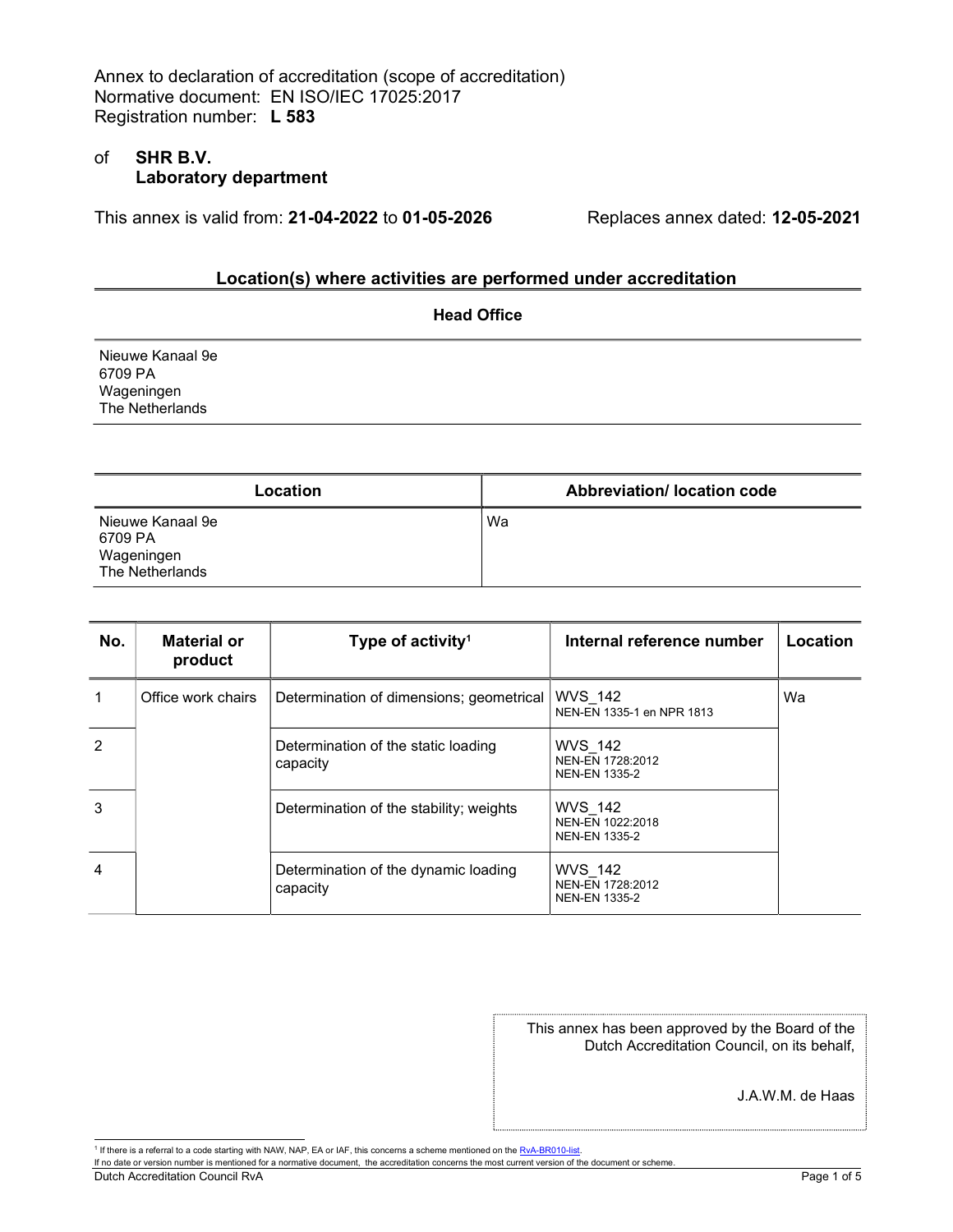# of SHR B.V. Laboratory department

This annex is valid from:  $21$ -04-2022 to 01-05-2026 Replaces annex dated: 12-05-2021

| No.            | <b>Material or</b><br>product                            | Type of activity <sup>1</sup>                                                                 | Internal reference number                                                                      | Location |
|----------------|----------------------------------------------------------|-----------------------------------------------------------------------------------------------|------------------------------------------------------------------------------------------------|----------|
| 5              | Office work chairs                                       | Determination of rolling resistance; pull<br>force                                            | <b>WVS 142</b><br>NEN-EN 1728:2012<br><b>NEN-EN 1335-2</b>                                     | Wa       |
| 6              | Chairs - non<br>domestic                                 | Determination of dimensions; geometrical                                                      | WVS_214<br>NEN-EN 16139 Annex C<br>NEN-EN 1335-1:2000 and NPR 1813                             | Wa       |
| $\overline{7}$ |                                                          | Determination of the static loading<br>capacity                                               | WVS 214<br><b>NEN-EN 16139</b><br>NEN-EN 1728:2012                                             |          |
| 8              |                                                          | Determination of the stability; weights                                                       | WVS_214<br><b>NEN-EN 16139</b><br>NEN-EN 1022:2005<br><b>NEN-EN 1335-2</b>                     |          |
| 9              |                                                          | Determination of the dynamic loading<br>capacity                                              | <b>WVS 214</b><br><b>NEN-EN 16139</b><br>NEN-EN 1728:2012                                      |          |
| 10             |                                                          | Determination of rolling resistance; pull<br>force                                            | <b>WVS 214</b><br><b>NEN-EN 16139</b><br>NEN-EN 1335-3:2009<br><b>NEN-EN 1335-2</b>            |          |
| 11             | Child's bed and<br>child's play pen;<br>child's day care | Determination of dimensions; geometrical                                                      | WVS_141<br>Warenwetregeling nadere eisen<br>kinderbedden en kinderboxen<br>kinderopvang        | Wa       |
| 12             |                                                          | Determination of dimensions of gaps;<br>probes                                                | WVS_141<br>Warenwetregeling nadere eisen<br>kinderbedden en kinderboxen<br>kinderopvang        |          |
| 13             |                                                          | Determination of danger to suffocation;<br>cylinder for small gaps                            | WVS_141<br>Warenwetregeling nadere eisen<br>kinderbedden en kinderboxen<br>kinderopvang        |          |
| 14             |                                                          | Determination of the presence of sharp<br>edges; sharp edges tester and radius<br>measurement | WVS_141<br>Warenwetregeling nadere eisen<br>kinderbedden en kinderboxen<br>kinderopvang        |          |
| 15             |                                                          | Determination of strength by means of<br>static and dynamic loading                           | <b>WVS 141</b><br>Warenwetregeling nadere eisen<br>kinderbedden en kinderboxen<br>kinderopvang |          |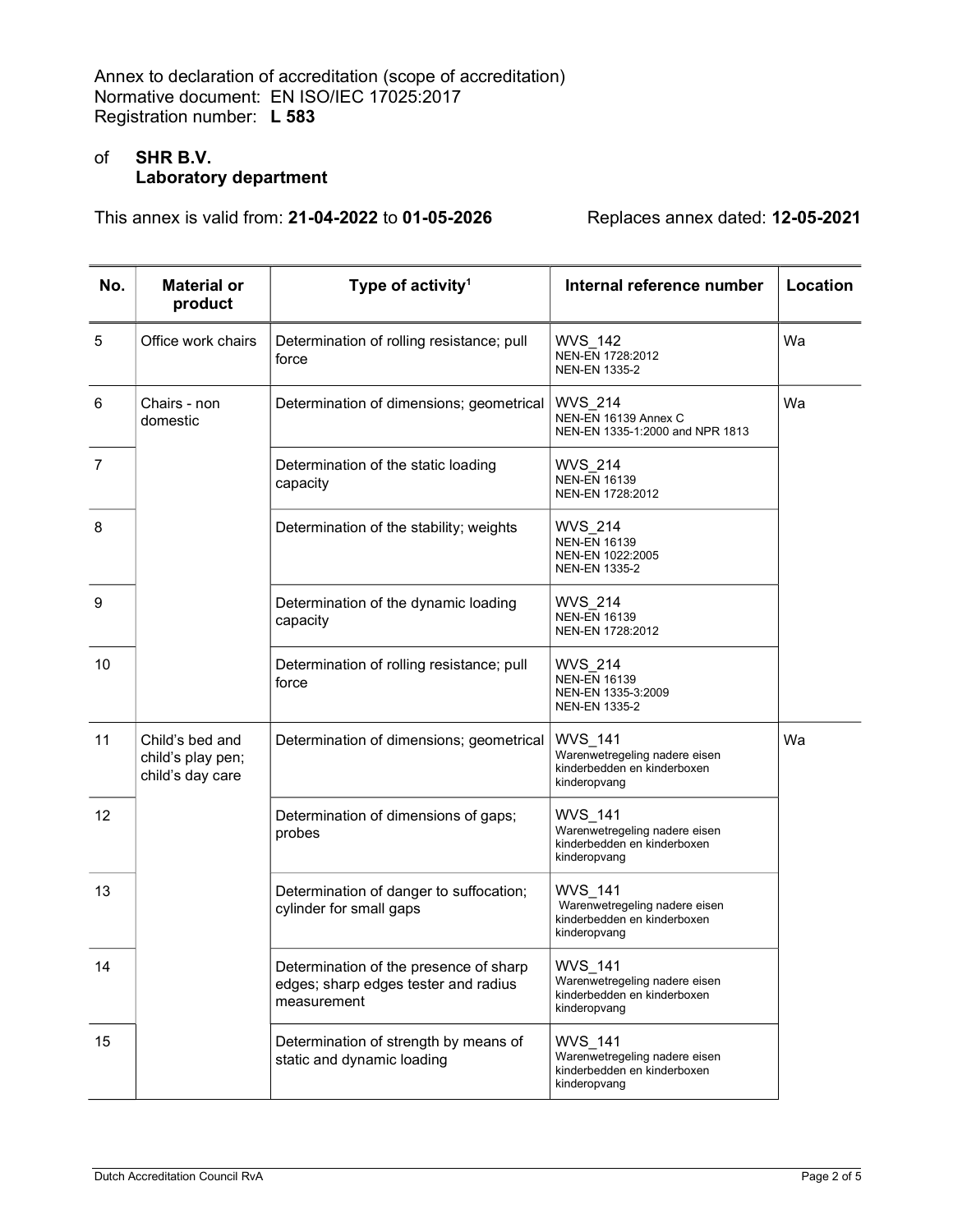## of SHR B.V. Laboratory department

This annex is valid from: 21-04-2022 to 01-05-2026 Replaces annex dated: 12-05-2021

| No. | Material or<br>product                          | Type of activity <sup>1</sup>                                                                                                                   | Internal reference number                                                                      | Location |
|-----|-------------------------------------------------|-------------------------------------------------------------------------------------------------------------------------------------------------|------------------------------------------------------------------------------------------------|----------|
| 16  | Kinderbedden en<br>kinderboxen;<br>kinderopvang | Determination of the stability; static<br>loading                                                                                               | <b>WVS 141</b><br>Warenwetregeling nadere eisen<br>kinderbedden en kinderboxen<br>kinderopvang | Wa       |
| 17  |                                                 | Determination of the resistance against<br>dynamic loading                                                                                      | <b>WVS 141</b><br>Warenwetregeling nadere eisen<br>kinderbedden en kinderboxen<br>kinderopvang |          |
| 18  | Windows and<br>doors                            | Calculation of the thermal transmittance<br>(U-value, U <sub>D</sub> -value, U <sub>w</sub> -value) using the<br>finite element method (TRISCO) | <b>WVS 237</b><br>NTA 8800:2020+A1:2020<br>EN-ISO 10077-1<br>EN-ISO 10077-2                    | Wa       |

#### European Building products Regulation 305/2011, System 3 Verification performance durability Product area: 02/13/20/33

The accreditation of underneath mentioned activities are suitable for accession

| Decision: 97/176/EC                                                                                                                                   |               | EN 14592:2008+A1:2012                                              |                                                       |    |
|-------------------------------------------------------------------------------------------------------------------------------------------------------|---------------|--------------------------------------------------------------------|-------------------------------------------------------|----|
| <b>Structural Timber Products (3/3)</b>                                                                                                               |               |                                                                    |                                                       |    |
| Dowel-type fasteners for structural timber products<br>(steel dowel-type fasteners for timber: nails, staples, screws, dowels<br>and bolts with nuts) |               |                                                                    |                                                       |    |
| 19                                                                                                                                                    | <b>Screws</b> | Determination of the characteristic<br>withdrawal parameter        | <b>WVS 213</b><br><b>EN 1382</b>                      | Wa |
| 20                                                                                                                                                    |               | Determination of the characteristic head<br>pull-through parameter | <b>WVS 213</b><br><b>EN 1383</b>                      |    |
| 21                                                                                                                                                    |               | Determination of the torsion resistance                            | <b>WVS 213</b><br>EN 14592:2008+A1:2012               |    |
| 22                                                                                                                                                    |               | Determination of the characteristic yield<br>moment                | WVS_213<br>EN 409                                     |    |
| 23                                                                                                                                                    |               | Determination of the geometry                                      | <b>WVS 213</b><br>EN 14592:2008+A1:2012               |    |
| 24                                                                                                                                                    |               | Determination of the characteristic tensile<br>capacity            | WVS 213<br>EN 1383:1999<br>EN 14592:2008+A1:2012      |    |
| 25                                                                                                                                                    |               | Determination of the characteristic<br>torsion strength            | WVS 213<br>EN ISO 10666:1999<br>EN 14592:2008+A1:2012 |    |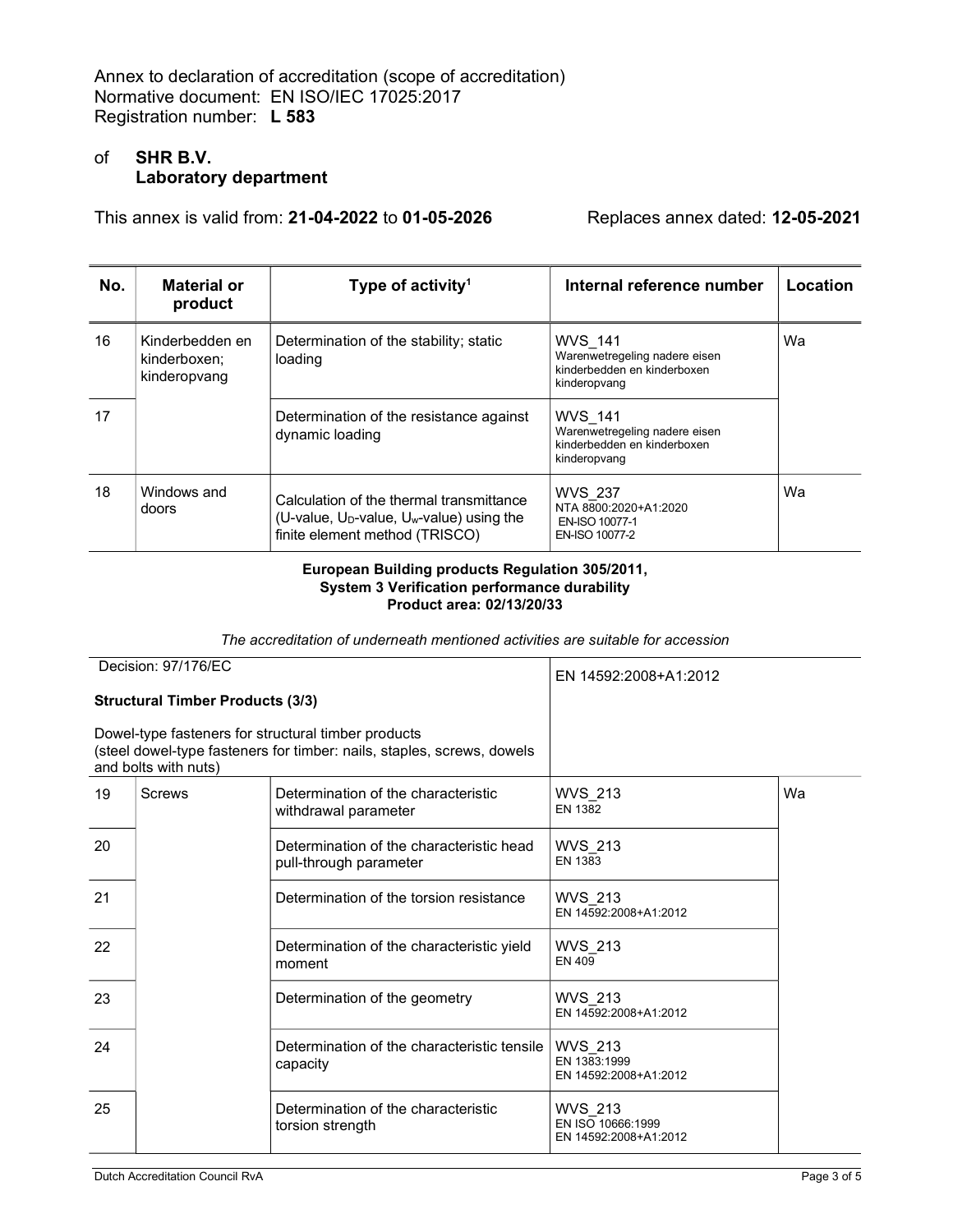# of SHR B.V. Laboratory department

This annex is valid from:  $21$ -04-2022 to 01-05-2026 Replaces annex dated: 12-05-2021

| No.                                                                                                                                                                                                                                                                                                                                                                                                                  | <b>Material or</b><br>product | Type of activity <sup>1</sup>                                        | Internal reference number                                                    | Location |
|----------------------------------------------------------------------------------------------------------------------------------------------------------------------------------------------------------------------------------------------------------------------------------------------------------------------------------------------------------------------------------------------------------------------|-------------------------------|----------------------------------------------------------------------|------------------------------------------------------------------------------|----------|
| 26                                                                                                                                                                                                                                                                                                                                                                                                                   | <b>Nails</b>                  | Determination of the characteristic<br>withdrawal parameter          | <b>WVS 213</b><br><b>EN 1382</b>                                             | Wa       |
| 27                                                                                                                                                                                                                                                                                                                                                                                                                   |                               | Determination of the characteristic head<br>pull-through parameter   | <b>WVS 213</b><br>EN 1383                                                    |          |
| 28                                                                                                                                                                                                                                                                                                                                                                                                                   |                               | Determination of the characteristic tensile<br>capacity              | WVS 213<br>EN 1383 and<br>EN 14592:2008+A1:2012                              |          |
| 29                                                                                                                                                                                                                                                                                                                                                                                                                   |                               | Determination of the characteristic yield<br>moment                  | <b>WVS 213</b><br>EN 409                                                     |          |
| 30                                                                                                                                                                                                                                                                                                                                                                                                                   |                               | Determination of the geometry                                        | <b>WVS 213</b><br>EN 14592:2008+A1:2012                                      |          |
| 31                                                                                                                                                                                                                                                                                                                                                                                                                   | <b>Staples</b>                | Determination of the characteristic<br>withdrawal parameter          | <b>WVS 213</b><br><b>EN 1382</b>                                             | Wa       |
| 32                                                                                                                                                                                                                                                                                                                                                                                                                   |                               | Determination of the characteristic head-<br>pull through resistance | <b>WVS 213</b><br>EN 1383                                                    |          |
| 33                                                                                                                                                                                                                                                                                                                                                                                                                   |                               | Determination of the characteristic yield<br>moment                  | <b>WVS 213</b><br><b>EN 409</b>                                              |          |
| 34                                                                                                                                                                                                                                                                                                                                                                                                                   |                               | Determination of the geometry                                        | <b>WVS 213</b><br>EN 14592:2008+A1:2012                                      |          |
| 35                                                                                                                                                                                                                                                                                                                                                                                                                   | <b>Bolts</b>                  | Determination of the geometry                                        | <b>WVS 213</b><br>EN 14592:2008+A1:2012                                      | Wa       |
| 36                                                                                                                                                                                                                                                                                                                                                                                                                   |                               | Determination of the characteristic yield<br>moment                  | <b>WVS 213</b><br><b>EN 409</b>                                              |          |
|                                                                                                                                                                                                                                                                                                                                                                                                                      | Decision: 99/93/EC            |                                                                      | EN 14351-1:2006+A2:2016                                                      |          |
| Doors, windows, shutters, blinds, gates and related building hardware<br>(1/1): Doors and gates (with or without related hardware) (other<br>declared specific uses and/or uses subject to other specific<br>requirements, in particular noise, energy, tightness and safety-in-use<br>(i.e. NOT for fire/smoke compartmentation, NOT for escape routes),<br>windows (with or without related hardware) (any other). |                               |                                                                      |                                                                              |          |
| 37                                                                                                                                                                                                                                                                                                                                                                                                                   | Windows and<br>outside doors  | Determination air permeability<br>By means of a test cabinet         | <b>WVS 225</b><br>EN 1026, annex I van EN 14351-1<br>classification EN 12207 | Wa       |
| 38                                                                                                                                                                                                                                                                                                                                                                                                                   |                               | Determination water tightness<br>By means of a test cabinet          | <b>WVS 225</b><br>EN 1027<br>Classification EN 12208                         |          |